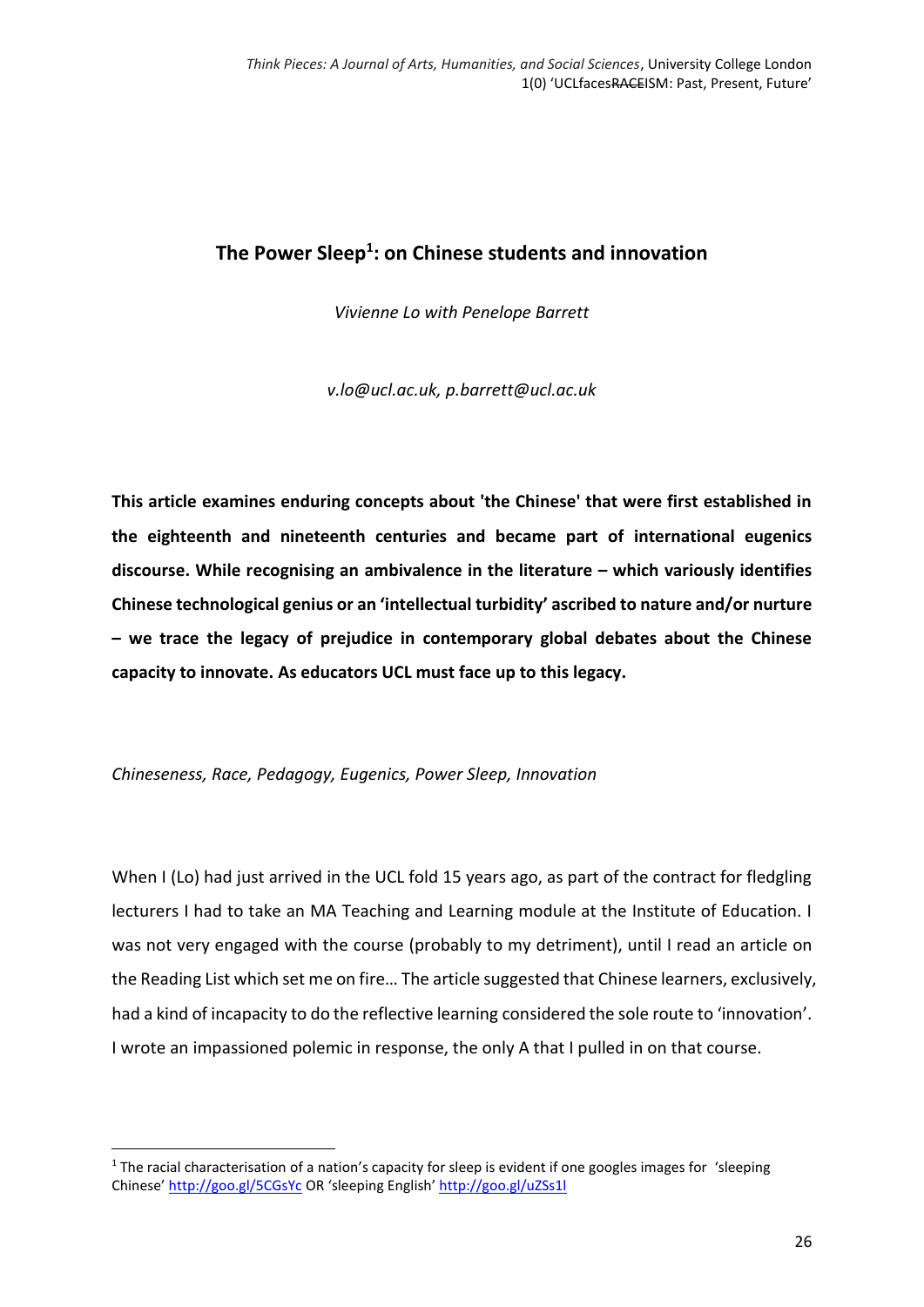I was gripped by a vision of that author teaching a class of silent young Chinese girls – educated in didactic instructional style and taught undying Confucian respect for teachers – who had not yet found their voices, or had that enviable ability to catnap in class (now called a 'power sleep'), and foolishly supposing their behaviour was evidence that Chinese students had no independent critical faculties.

Now I can't find that particular article, or the essay, so I might have imagined it all! But I remember various theories about the nature of Chinese innovation that I articulated then. And in any case it doesn't matter, because this image of Chineseness itself is in the ether, along with lots of other old chestnuts about what Chinese – or 'Confucian heritage culture'  $(CHC)<sup>2</sup>$  students – are, or aren't, can or can't do.<sup>3</sup> A quick Google for 'Chinese learning style' yielded 60,400 results.<sup>4</sup> And in a speech just this March, USA Vice-president Joe Biden asserted:

China — and it's true — is graduating six to eight times as many scientists and engineers as we have. But I challenge you, name me one innovative project, one innovative change, one innovative product that has come out of China.<sup>5</sup>

How did this perception become so embedded in our – all of our – imaginations?

1

The problem lies with how easily interpretations draw on assumptions about nature rather than nurture, and in practice how assumptions about both overlap. The neat binary contrast

<sup>2</sup> See J. Wang, 'Confucian Heritage Cultural Background (CHCB) as a Descriptor for Chinese Learners: The Legitimacy', *Asian Social Science* 2013, 9, 10: 105–113; T. Thi Tuyet, 'Is the Learning Approach of Students From the Confucian Heritage Culture problematic?', *Educational Research for Policy and Practice* 2013, 12, 1: 57–65.

<sup>3</sup> A few examples: S. Chan, 'The Chinese Learner – A Question of Style', *Education & Training* 1999, 41.6, 7: 294–304; S. Joy and D. A. Kolb, 'Are There Cultural Differences in Learning Style?', *International Journal of Intercultural Relations* 2009, 22, 1: 69–85; T. Lubart, 'Cross-Cultural Perspectives on Creativity', in J. C. Kaufman and R. J. Sternberg eds., *The Cambridge Handbook of Creativity*, New York, Cambridge University Press, 2010, 265–27; R. E. Nisbett, *The Geography of Thought: How Asians and Westerners Think Differently... and Why*, New York, The Free Press, 2003; S. Lau, A. N. N. Hui and G. Y. C. Ng eds., *Creativity: When East Meets West*, Singapore, World Scientific Publishing Co., 2004; R. M. Abrami, W. C. Kirby and F. W. McFarlan' 'Why China Can't Innovate', *Harvard Business Review* 2014, 92, 3: 107–111; N. A. Kwang, *Why Asians Are Less Creative Than Westerners*, Singapore, Prentice Hall, 2001

<sup>4</sup> Search done 4 November 2014. Without quotation marks, the number of hits rises to almost 50 million. 5 'Biden: Name me one innovative product from China', *Chicago Sun-Times*, 28 May 2014, accessed on 4 November 2014.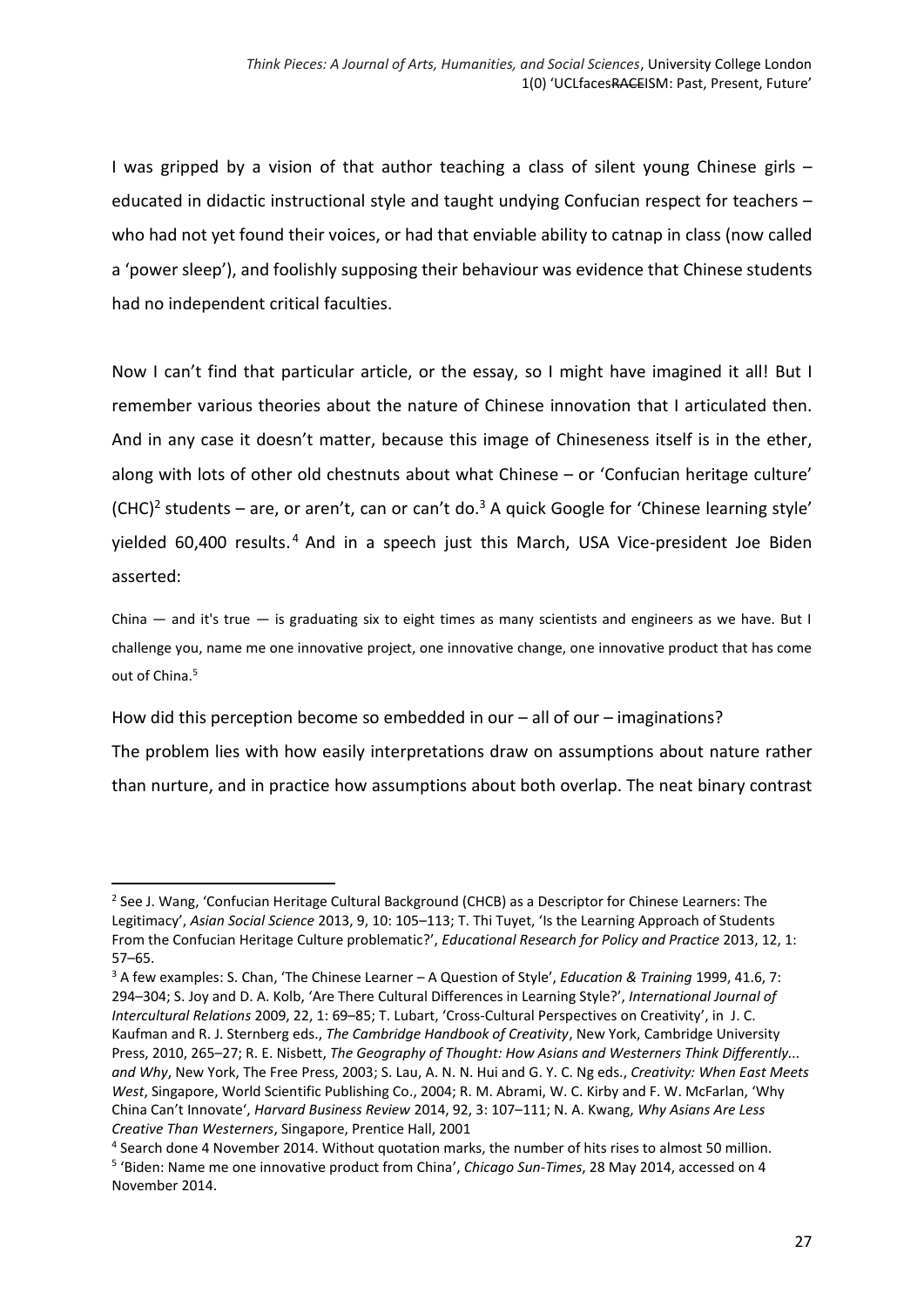becomes more complex the more you look at it. I'm an historian, so have to build an historical context for this.

The jury has been out for centuries on the matter of 'the Chinese capacity for invention': opinion has oscillated, with, at one extreme, the exotic accounts of Westerners travelling to Asia in the Age of Discovery, who marvelled at Chinese technology, their pottery, their tea, their use of botanicals. Here is Jacob de Bondt (1598–1631), a Danish Surgeon General with the Dutch East India Company, eulogising medicine with needles:

The results (with acupuncture) in Japan which I will relate surpass even miracles. For chronic pains of the head, for obstructions of the liver and spleen, and for pleurisy, they bore through with a stylus made of silver or bronze and not much thicker than the strings of a lyre. The stylus should be driven slowly and gently through the abovementioned vitals [the liver and the spleen] so as to emerge from another part, as I have seen in Java. <sup>6</sup>

Seventeenth- and eighteenth-century Jesuit reports of China's meritocracy had a direct influence on French Enlightenment thinkers and on people promoting revolution in France. For Voltaire, a lifelong sinophile, China was 'une nation qui passe pour être la plus sage et la mieux policée de l'univers'. 7

Meanwhile on the other side of the divide, Voltaire's fellow encyclopaedist Diderot regarded the much-lauded stability and tolerance of Chinese society and government as a doubleedged sword – evidence that the Chinese lacked intellectual curiosity, and the ability and impulse to innovate. He concluded his entry on Chinese philosophy in the *Encyclopédie* with the damning pronouncement that the Chinese 'in short lack the genius for invention and discovery which is displayed so brilliantly in Europe today…'

*[…] en un mot, qu'ils n'ont pas le génie d'invention & de découvertes qui brille aujourd'hui dans l'Europe: que s'ils avoient eu des hommes supérieurs, leurs lumières auroient forcé les obstacles par la seule impossibilité de rester* 

 $\overline{a}$ 

<sup>6</sup> J. de Bondt, *Historia Naturalis et Medica Indiae Orientalis* (1658), Book V, 'Certain miraculous works of Nature which future medical researchers must investigate further'. As quoted in G. Lu and J. Needham, *Celestial Lancets: a History and Rationale of Acupuncture and Moxa*, London, Routledge, 2002, 270. For a discussion of the early modern European vogue for Chinese science and technology, see R. Bivins, *Acupuncture, Expertise, and Cross-Cultural Medicine*, New York, Palgrave, 2000.

<sup>7</sup> Voltaire, *Lettres philosophiques; Derniers écrits sur Dieu*, G. Stenger, ed., Paris, Flammarion, 2006, Letter 11, 122.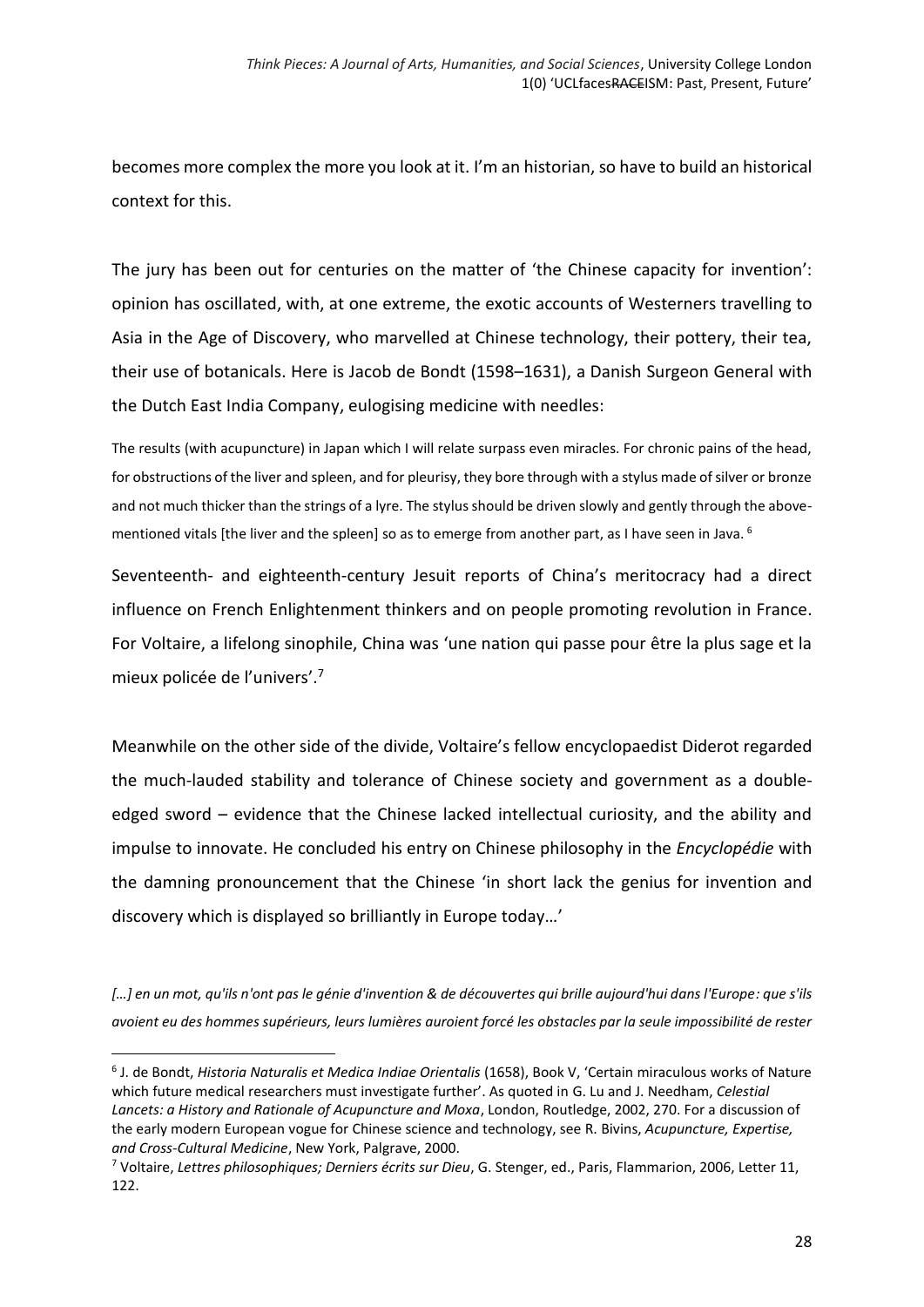*captives; qu'en général l'esprit d'orient est plus tranquille, plus paresseux, plus renfermé dans les besoins essentiels, plus borné à ce qu'il trouve établi, moins avide de nouveautés que l'esprit d'occident. Ce qui doit rendre particulièrement à la Chine les usages plus constans, le gouvernement plus uniforme, les lois plus durables; mais que les sciences & les arts demandant une activité plus inquiette, une curiosité qui ne se lasse point de chercher, une sorte d'incapacité de se satisfaire, nous y sommes plus propres, & qu'il n'est pas étonnant que, quoique les Chinois soient les plus anciens, nous les ayons devancés de si loin.<sup>8</sup>*

The German philosopher Herder went further: he famously described the Chinese empire as 'an embalmed mummy, painted with hieroglyphics and wrapped up in silk, its inner circulation like the life of a creature in hibernation'<sup>9</sup>.

This perceived inferiority was biologised by missionary doctors who observed a 'degeneration of the Chinese race'. In their wonderful and outrageous *The Diseases of China*, Jeffreys and Maxwell sum up their long experience as medical missionaries: 'Our aim is to present… the special diseases…[of] this Empire… with constant and special reference to their modifications as brought about by the hygienic habits and racial peculiarities of the people of China'.<sup>10</sup> In their opinion 'China has long been known as the world's largest storehouse of physical freaks'<sup>11</sup> and 'tumours are a sort of specialty of China'.<sup>12</sup>

<sup>8</sup> D. Diderot and J. le Rond d'Alembert eds., *Encyclopédie, ou dictionnaire raisonné des sciences, des arts et des métiers*, ed. Robert Morrissey, University of Chicago, ARTFL Encyclopédie Project, Spring 2013, Vol. 3, 'CHINOIS, Philosophie des', accessed 4 November 2014.

<sup>9</sup> J. G. Herder, *Ideen zur Philosophie der Geschichte der Menschheit* [1787], Part 3, Book 11, in Herder, *Sämmtliche Werke*, Bernard Suphan ed., Berlin, Weidmannsche Buchhandlung, 1909, 13.

<sup>10</sup> W. H. Jefferys and J. L. Maxwell, *The Diseases of China, Including Formosa and Korea*, Shanghai, A.B.C. Press, [1910] 1929, vii.

 $11$  ibid., 303.

 $12$  ibid., 451.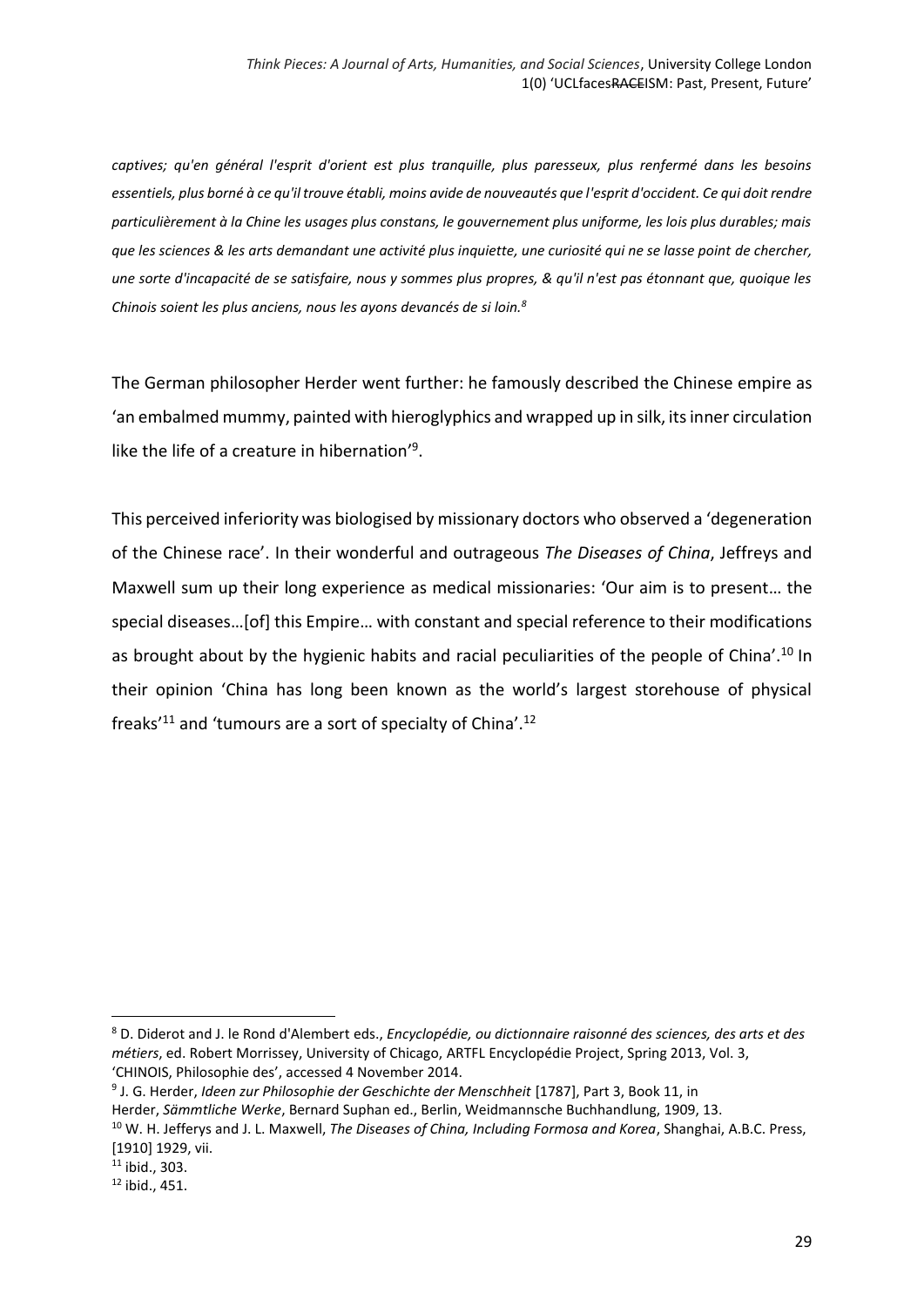## CHAPTER XII.

## DISEASES PECULIAR TO CHINA

Freaks.--China has long been known as the world's largest storehouse of physical freaks, and we are familiar with the expressions, Chinese giant, Chinese dwarf, and so on, and remember a good proportion of Chinese freaks in our home dime museums and circuses. This is probably owing to the simple fact of the four hundred millions to choose from. We have no grounds for supposing that there is any special reason

for peculiar development along these lines. A contributing factor to the presence of Chinese "curios" in foreign shows is the well-known delight which the Chinese themselves take in their freaks, and the fact that they get them together in travelling exhibits for their own edification and amusement. As we write, there is at the present time in Shanghai such a troupe on exhibition for which a fairly large entrance fee is charged. The two chief attractions are a truly enormous hydrocephalus and a boy without legs. McGinty, the wellknown dwarf who travelled with various circuses throughout the world, is now a man well on in life and permanently resident in Shanghai, his occupation being the amusement of guests at the Astor House, where he dresses as a porter and "chin-chins" the globe trotters. He comes to the Hospital occasionally for treatment, FIG. 126. McGinty, a well known Chinese or to introduce a friend.



dwarf, at fifty years of age.  $(By\,Jefferys.)$ 

We have been struck with the unusually large proportion of limbs with accessory digits, the commonest deformity being the accessory thumb, which occasionally grows at right angles to the carpo-metacarpal joint. A nurse in one of our hospitals has a double thumb, the twins

303

Figure 1: W. H. Jefferys and J. L. Maxwell, *The Diseases of China*

The American missionary Arthur H. Smith devoted his international bestseller, *Chinese Characteristics* (first published in Shanghai in 1890) to illustrating Chinese incapacities, seamlessly eliding nature and culture so that they mutually reinforce each other in constructing the figure of the ineducable oriental. The characteristics that Smith identified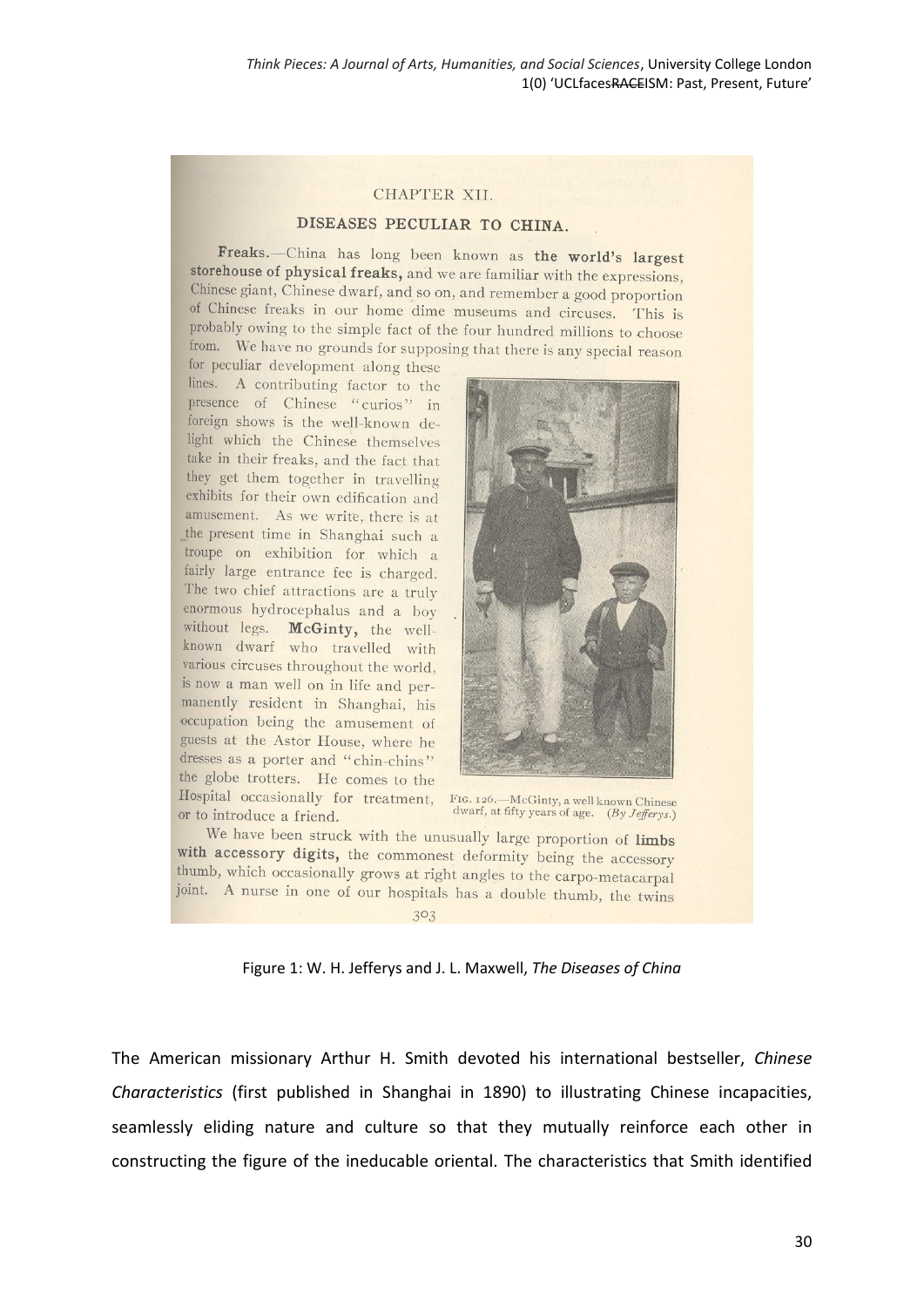include lack of hygiene, insincerity, contempt of foreigners, 'absence of nerves' and 'intellectual turbidity'.

Smith opines that the Chinese language itself, its lack of gender-specific pronouns and tenses to indicate time, renders it incapable of conveying intellectual ideas and so induces intellectual and spiritual torpor<sup>13</sup>, just as the Chinese climate causes somnolence...

We are not about to complain that the Chinese language cannot be made to convey human thought, nor that there are wide ranges of human thought which it is difficult or impossible to render intelligible in the Chinese language (though this appears to be a truth), but only to insist that such a language, so constructed, invites to 'intellectual turbidity' *as the incandescent heats of summer gently woo to afternoon repose* [our italics]*.* 14

In other words, he is alluding to 'the power sleep', that extraordinary after-lunch ten minute doze from which students wake up refreshed and ready for the world. Elsewhere in his book, Smith explicitly evokes an image of a slumbering army of potentially threatening Chinese: 'It would be easy to raise in China an army of a million men – nay, of ten millions – tested by competitive examination as to their capacity to go to sleep across three wheelbarrows'.<sup>15</sup> Smith reflects common late-nineteenth and twentieth century assumptions of environmental determinism that were used to justify imperialism and racism, and he heralds the emerging 'scientific' hierarchies of nature that set the scene for eugenics.

Historical explanations have picked up on this question of Chinese incapacity for innovation in different ways. In the 1850s Marx and Engels explored notions of an 'Asiatic mode of production' and 'Oriental Despotism', which became linked to non-developing societies. 16 Joseph Needham, in his early work, indicted China's 'bureaucratic feudalism' of 2,000 years: the agricultural exploitation of peasants by the civil service through tax collection for state-

<sup>&</sup>lt;sup>13</sup> The notion of the stultifying effects of the Chinese language and script has not gone away. See W. C. Hannas, *Encounters with Asia: Writing on the Wall: How Asian Orthography Curbs Creativit*y, Philadelphia, University of Pennsylvania Press, 2011.

<sup>14</sup> A. H. Smith, *Chinese Characteristics*, Shanghai, North China Herald, 1890, 131.

<sup>15</sup> ibid., 114.

<sup>16</sup> For discussions of the Asiatic Mode of Production (AMP), see for example L. Krader, *The Asiatic Mode of Production*, Assen: van Gorcum, 1975; T. Brook, ed., *The Asiatic Mode of Production in China*, Armonk, M. E. Sharpe, 1989.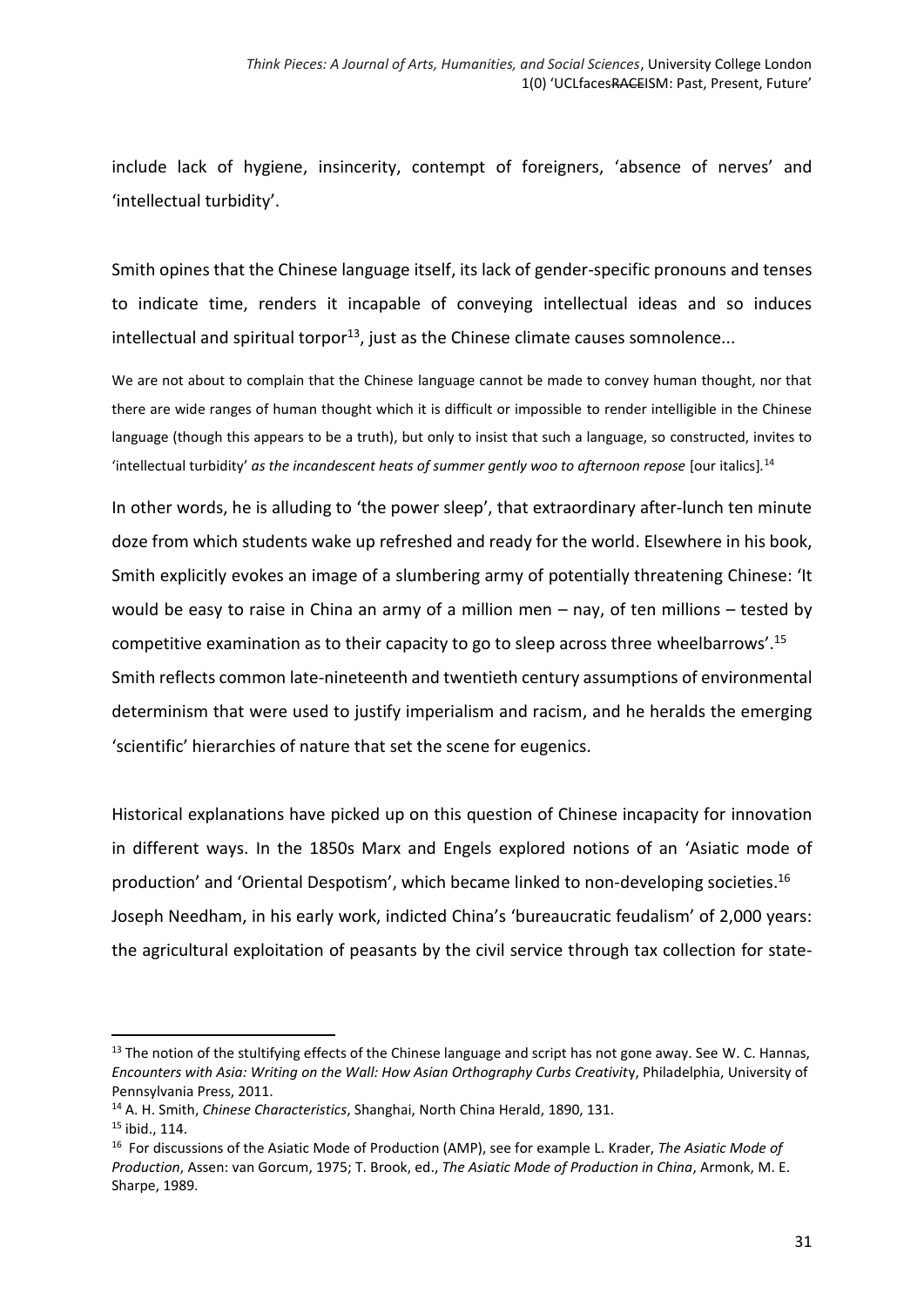organised defence and public works, did not, he argued, encourage innovation.<sup>17</sup> Gathering an international team of collaborators to realise the monumental *Science and Civilisation in China* series, Lu and Needham framed what has come to be called The Needham Question: Why were Chinese brilliant at invention but not abstract thinking? <sup>18</sup> Why did they not have anything equivalent to the 'Enlightenment' or to a 'Scientific' or 'Industrial' Revolution? Or why, in the eighteenth century, did things happen in Europe so that it pulled ahead in mathematically based modern science? But I am inclined to agree with Mark Elvin who, writing an envoi to that extraordinary and long-lived project, argues: '[H]ow the flower of science grew from one heap of intellectual compost and not from the other needs more discriminating analysis than… anyone yet… offers.'<sup>19</sup>

One of our problems as educators of young Chinese in the UK is that our students have also inherited prejudices about their own 'civilisation'. Many of the greatest twentieth-century Chinese reformers, childhood heroes of our current student population, themselves believed in the degeneration of the Chinese race. For example, Lu Xun 鲁迅(1881–1936), probably China's most famous revolutionary author, was a great admirer of Arthur Smith's *Chinese Characteristics*, which he first encountered in Japanese translation during his student days. 20 Lu Xun studied Western science and medicine in Japan in the German medical system which was permeated with eugenical ideas.<sup>21</sup> At the time he was hoping to contribute to the health of the Chinese nation as a physician. But he changed his mind, apparently after watching

<sup>17</sup> J. Needham, 'On Science and Social Change' (first published in 1946), in *The Grand Titration, Science and Society in East and West*, London: George Allen & Unwin, 1969, 123–53; see also J. Needham, K. G. Robinson and Ray Huang, *Science and Civilisation in China*, Vol. VII, Part 2, *General Conclusions and Reflections*, Cambridge, Cambridge University Press, 2004*.*

<sup>18</sup> M. Hanson, 'Needham's Heavenly Volumes and Earthly Tomes', *Early Science and Medicine*, 2007, 12: 337– 364.

<sup>19</sup> M. Elvin, 'Vale atque Ave', in Joseph Needham et al., *Science and Civilisation* Vol. VII, Part 2, *General Conclusions and Reflections*, Cambridge, Cambridge University Press, 2004, xlii.

<sup>20</sup> L. Liu, *Translingual Practice: Literature, National Culture, and Translated Modernity, China 1900–1937*, Stanford, Stanford University Press, 1995, Part 1, ch. 2, 'Translating national character: Lu Xun and Arthur Smith', 45–76.

<sup>21</sup> B. Andrews, *The Making of Modern Chinese Medicine, 1860-1960*, Vancouver, University of British Columbia Press, 2014, 146. At the end of the century the Japanese government sponsored doctors to study in Austria and Germany. This resulted, for example, in a society for racial hygiene in Japan, founded by the Germantrained physician Nagai Hisomu (1876–1957), see J. Robertson, 'Eugenics in Japan: Sanguinous Repair', in A. Bashford and P. Levine, eds., *The Oxford Handbook of the History of Eugenics*, Oxford, Oxford University Press, 2010, 430–448.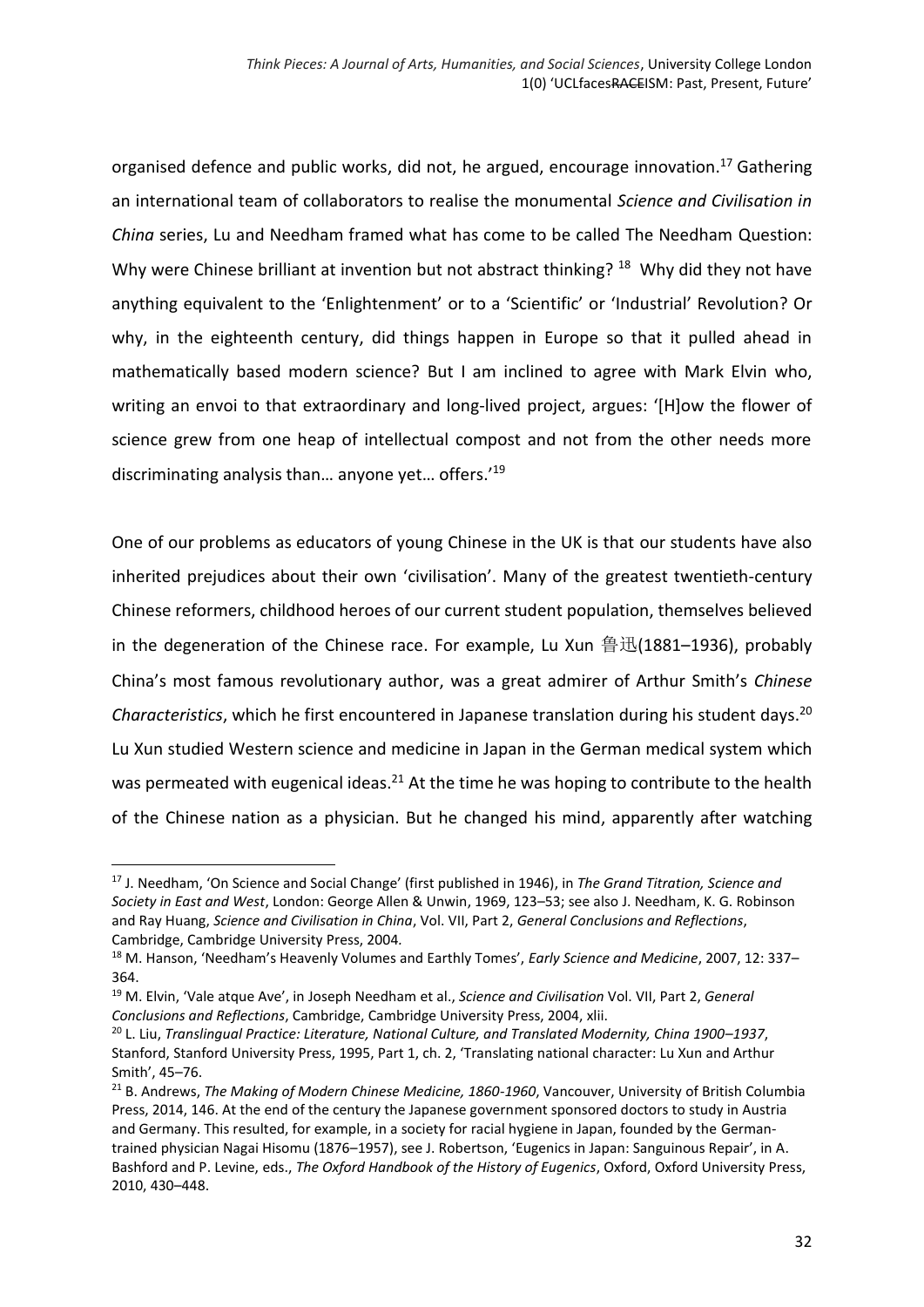newsreel of the Russo-Japanese war, revolted by the apathy of the Chinese farming people he saw standing by while their territory was annexed. In the preface to his first short story collection, *Nahan* 呐喊 (Call to Arms), he shockingly comments:

The people of a weak and backward country however strong and healthy they might be, could only serve to be made examples of or as witnesses of such futile spectacles, and *it was not necessarily deplorable if many of them died of illness*. The most important thing, therefore, was to change their spirit.<sup>22</sup>

He finally chose literature and philosophy over medicine as the most powerful means to change the spirit of the people. But his hopes for cultural reform were mixed up with a belief that modernisation could not be achieved without strengthening Chinese bodies. This belief was shared, for instance, by Hu Ding'an 胡定安 (1898–?), German-trained director of the Nanjing Health Bureau.<sup>23</sup> Lu Xun had been reading Chinese translations of Darwin, T.H. Huxley's *Evolution and Ethics* (survival of the fittest), and Herbert Spencer, and he concluded (in many articles that ironically coincided with the rise of the Hitler Youth) that China was a sick nation.<sup>24</sup> In one early article, he declares provocatively: 'My fellow countrymen, to whom servility has become second nature, will degenerate day by day through natural selection through apes, birds, shellfish, seaweed and finally to a lifeless thing**.**' 25

Pre-existing notions of race in China would have meant that the imagination of Lu Xun and his contemporaries was fertile territory for European ideas about national character and eugenics.<sup>26</sup> 'If he is not of our race, he is sure to have a different mind', says the fourth-century

1

<sup>22</sup> Preface to *Nahan* 呐喊 (Call to Arms), 1923. Translation quoted from Lu Xun, *Selected Works*, tr. X. Yang and G. Yang, Vol. 1, Beijing, Foreign Languages Press, 1980, 35.

<sup>&</sup>lt;sup>23</sup> Hu studied Public Health at Berlin University under Alfred Grotjahn (1869–1931), influential advocate of social hygiene and eugenics; see Y. J. Chung, 'Eugenics in China and Hong Kong: Nationalism and colonialism, 1890s–1940s', in Bashford and Levine 2010, 261; H. L. Lei, *Neither Donkey nor Horse: Medicine in the Struggle Over China's Modernity*, Chicago, Chicago University Press, 2014, 354, 136; see also Zhou Xun, 'Fitness and Modernity in Late Nineteenth and Early Twentieth Century China', in V. Lo, ed., *Perfect Bodies: Sport, Medicine and Immortality, Ancient and Modern*, London, British Museum Press, 2014, 143–156. <sup>24</sup> See, for example, J. R. Pusey, *Lu Xun and Evolution*, Albany, SUNY Press, 1998.

<sup>&</sup>lt;sup>25</sup> In 'Zhongguo dizhi lüelun' 中国地质略论 (A Brief Introduction to the Geology of China), published in 浙江潮 *Zhejiang chao*, October 1903, under the pseudonym 索子 Suozi. Translation quoted from Andrews, *The Making of Modern Chinese Medicine*, 248.

<sup>26</sup> F. Dikötter, *The discourse of race in modern China*, Stanford: Stanford University Press, 1992; especially Chapter 1, 1–30, 'Race as culture: historical background'; on intellectual influences on Lu Xun and his contemporaries, see V. Schwarcz, *The Chinese Enlightenment*, Berkeley: University of California Press, 1986. For a summary of the history of eugenics in late-Qing and Republican China, see Y. J. Chung 2010.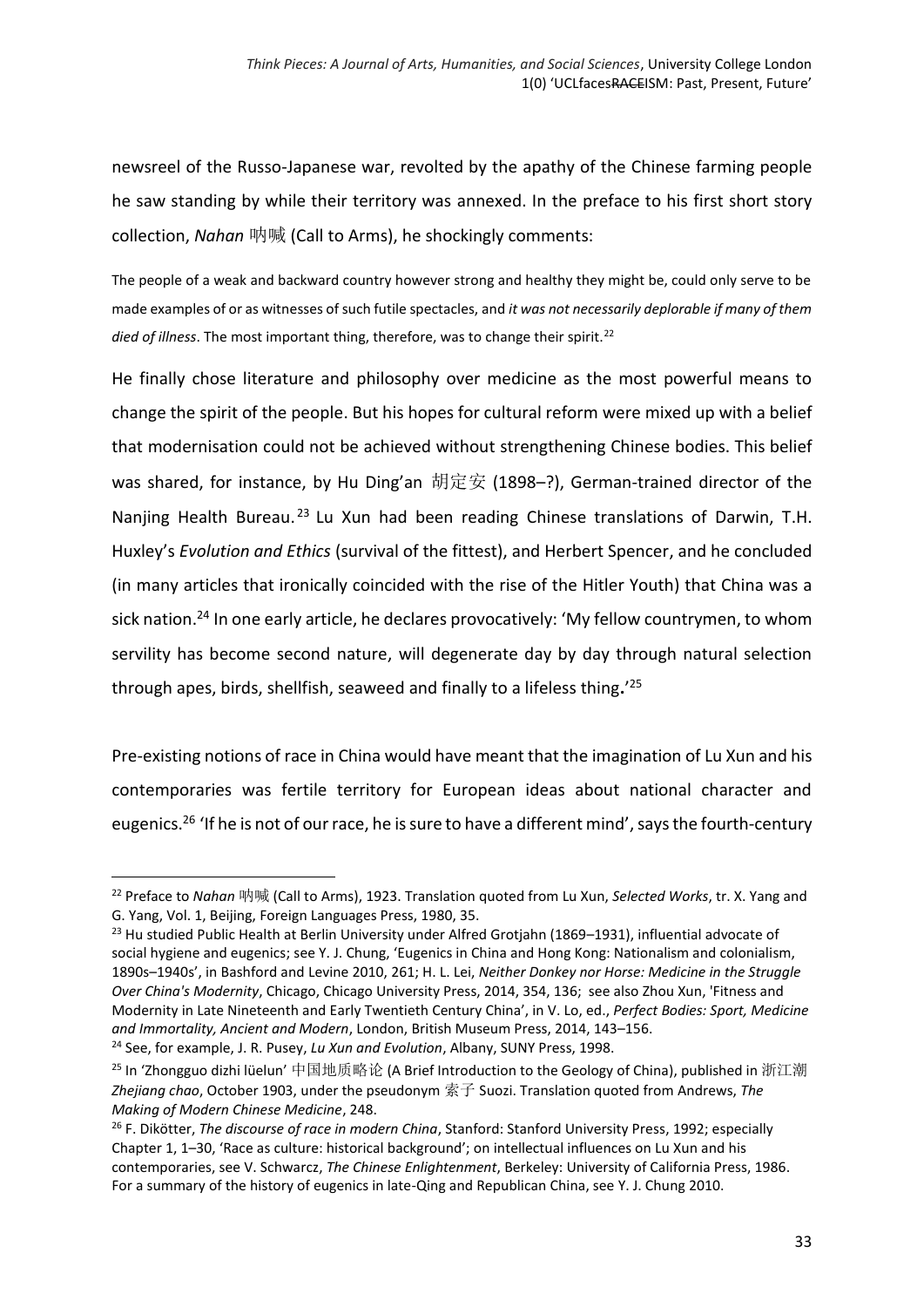BCE chronicle *Zuozhuan* 左传 <sup>27</sup>. It was and remains common in all parts of the sinophone world to hear talk of racial hierarchies.

While writing that essay for the Institute of Education fifteen years ago, I was spending a lot of time at the Needham Research Institute, the home of the Needham project and the *Science and Civilisation in China* series. The work on Chinese innovation done by Joseph Needham, his last wife Lu Gwei-djen 鲁桂珍, and their team has been popularised piecemeal. We all now know that the Chinese invented printing, gunpowder and the nautical compass – Francis Bacon's three markers of modernity that 'changed the face and condition of things all over the globe: the first in literature; the second in the art of war; the third in navigation<sup>'28</sup> (although it is often imagined the Chinese used gunpowder only for fireworks). And we know that the magnetic compass, paper and movable type were in use in China well before they were in Europe – all part of what Mark Elvin claims as the 'astonishing riches of practical invention<sup>' 29</sup> that emanated from what we can identify as the 'Chinese geographical' or perhaps a definable 'cultural' area.<sup>30</sup>

Be afraid! The 'sick man of Asia' has woken refreshed from his power sleep. As Christopher Cullen, former director of the Needham Research Institute, pointed out on *In our Time*, we seem to have a problem with seeing China in anything but current terms, so that very shortly we will be looking for the historical reasons for China's success in all these areas of innovation, rather than its failure, as it becomes the world's largest economy and investor in science research over the next 5-10 years.<sup>31</sup>

 $\overline{a}$ 

<sup>27</sup> *Fei wo zulei, qi xin bi yi* 非我族类,其心必异. Translation from Dikötter, *The discourse of race in modern China*, 3. The translation of *zulei* with the modern English term 'race' is open to debate; for a critique, see P. Goldin, 'Steppe Nomads as a Philosophical Problem in Classical China', in P. L.W. Sabloff ed., *Mapping Mongolia: Situating Mongolia in the World from Geologic Time to the Present*, Philadelphia, University of Pennsylvania Press, 2011, 236, 10.

<sup>28</sup> F. Bacon, *The New Organon*, Lisa Jardine and Michael Silverthorne, ed. and trans., Cambridge, Cambridge University Press, 2000, 100.

<sup>29</sup> M. Elvin 2004, xxiv.

<sup>30</sup> A. L. Heinrich, *The Afterlife of Images: Translating the Pathological Body Between China and the West*, Chapel Hill, Duke University Press, 2008; Dikötter 1992, Ch. 1.

<sup>31</sup> 'In our Time: The Needham Question', *BBC Radio 4*, first broadcast 19 October 2006, accessed 4 November 2014.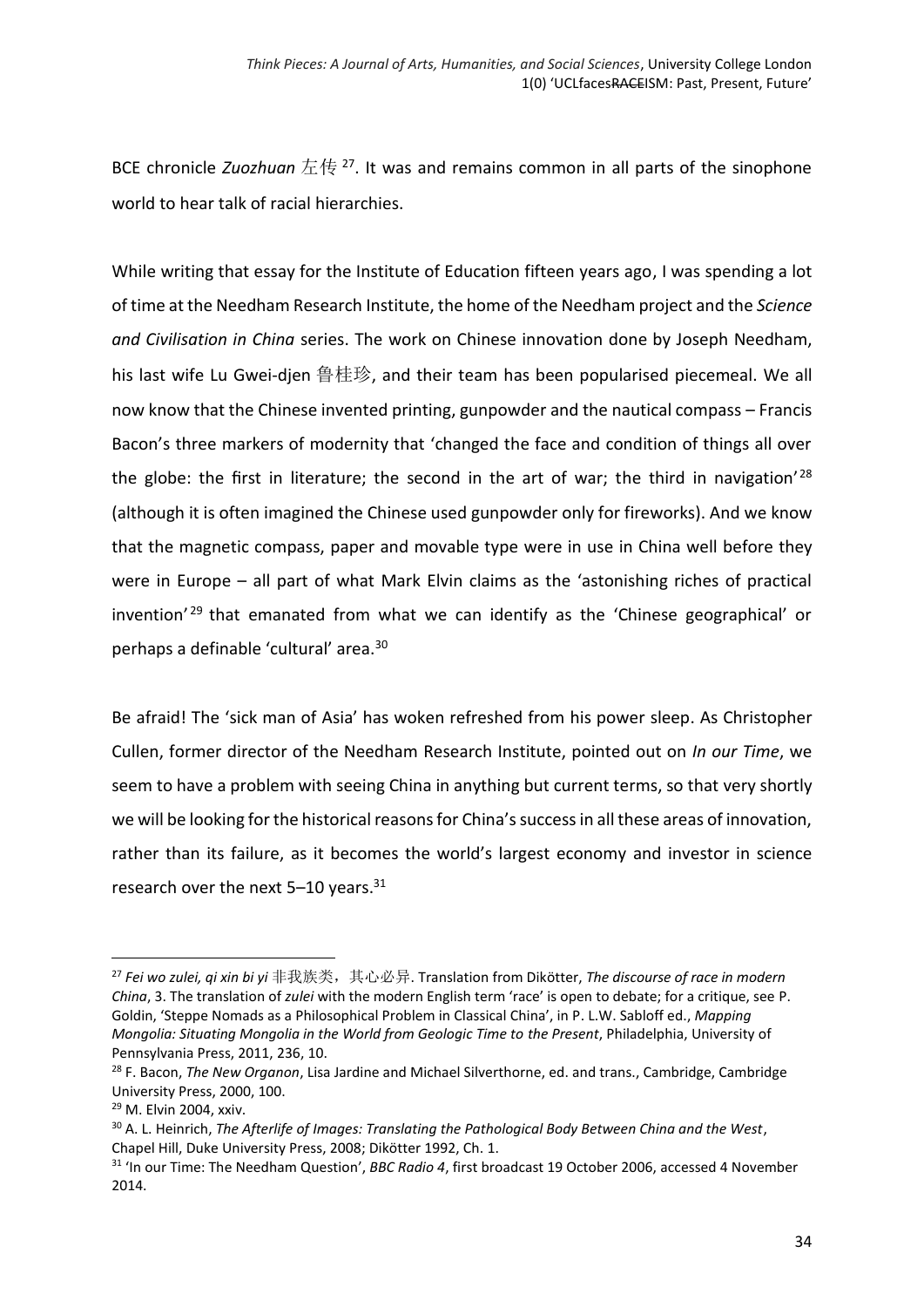Yet sections of the Chinese government<sup>32</sup>, Chinese educationists<sup>33</sup>, and Chinese business circles are all still gripped by beliefs about the Chinese incapacity to innovate and are funding solutions to the perceived problem. Still, in large part, this is the legacy of early twentiethcentury eugenic and racial degeneration theories shared at home in China and abroad.

So can Chinese innovate? We should be embarrassed to ask this question. What does this have to do with UCL?

Nowadays the debate is more respectably framed in a discourse of culture, of nurture rather than nature, and is oriented towards reforming pedagogical styles to encourage Chinese inventiveness. But as teachers, we must remain vigilant about any assumptions that essentialise, that nationalise, 'Chinese' capacities for learning. Faced with what are frequently complex issues with language and expression, or unfamiliarity with voicing 'an argument' UCL style, or public performance anxieties, it is all too simple to fantasise about general Chinese problems with innovation. The familiar tropes of the dead weight of Chinese history, paternalistic hierarchies and the enduring influence of the ten-centuries-old imperial examination system easily slide into a suspicion that, actually, culture is an expression of an immutable nature.

Arthur Smith's caricature of a sleeping army of torpid Chinese stultified by rote learning is grotesque, but it still has echoes in the global imagination. There may be difficulties negotiating UCL's academic cultures for any cohort of foreign students, with some features related to their own national education systems. But not unlike Arthur Smith, we are often deluded by styles of expression into reading essays and dissertations superficially. We must beware of seeing our 2000 Chinese students as a uniform army (sleeping or otherwise), rather than individuals with unique problems requiring both cultural investment and individualised solutions. Our students who identify themselves as Chinese come from vastly different places

 $\overline{a}$ 

 $32$  See 'China's Twelfth Five Year Plan (2011–2015) – the Full English Version', British Chamber of Commerce in China, accessed 30/11/2014.

<sup>&</sup>lt;sup>33</sup> See W. Pang and J. A. Plucker, 'Recent Transformations in China's Economic, Social, and Education Policies for Promoting Innovation and Creativity', *The Journal of Creative Behavior* 2012, 46, 4: 247–273.